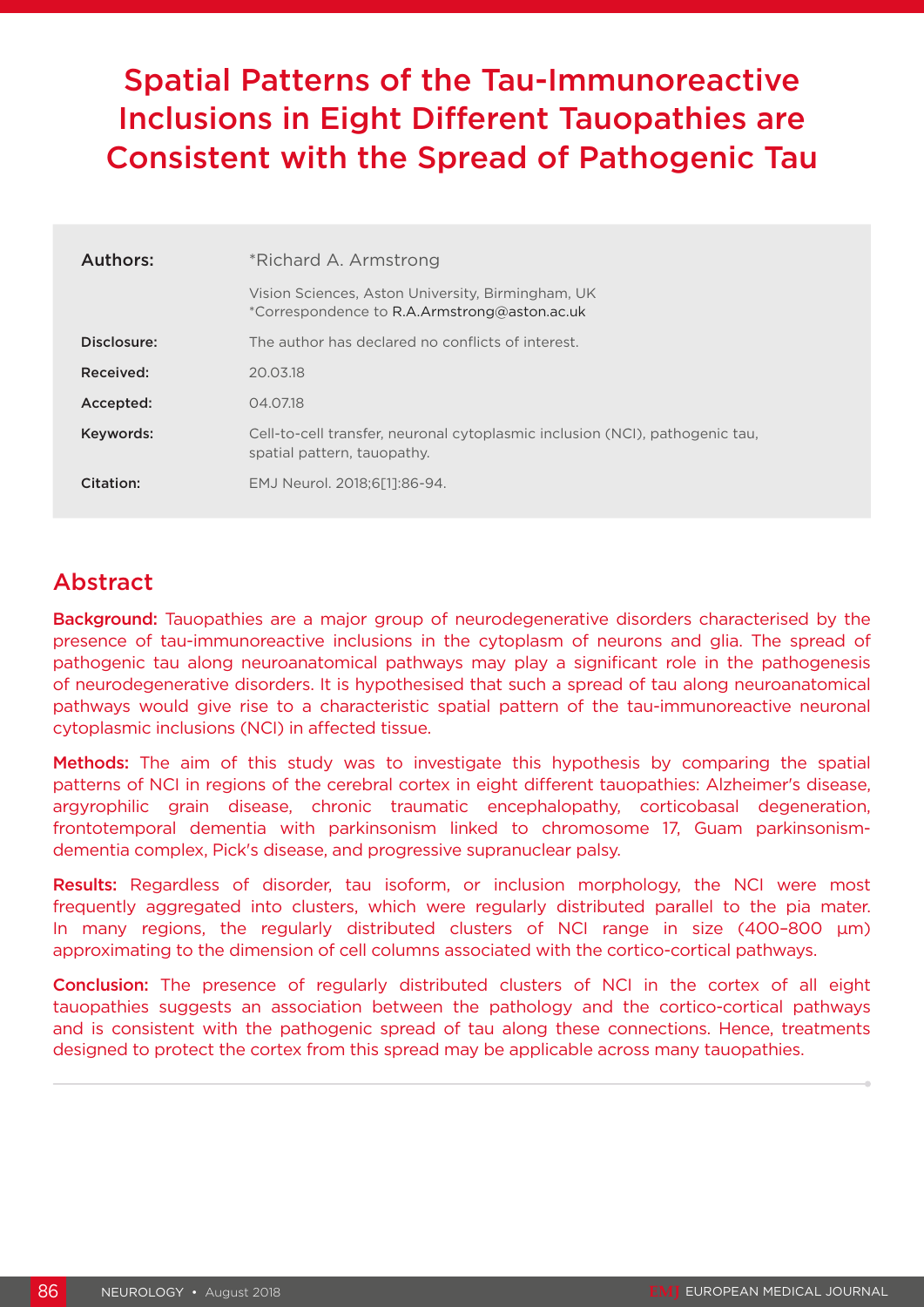#### INTRODUCTION

The formation of inclusion bodies in the cytoplasm of neurons, also known as neuronal cytoplasmic inclusions (NCI), is a typical pathological feature of neurodegenerative disease.<sup>1-5</sup> In many disorders, the inclusion bodies contain the microtubule-associated tau protein and are therefore referred to as tauopathies.2 Several disorders, both common and rare, are classified within this group, including the most common, Alzheimer's disease (AD),6 as well as argyrophilic grain disease (AGD),7-10 chronic traumatic encephalopathy (CTE),11 corticobasal degeneration (CBD),12-14 frontotemporal dementia with parkinsonism linked to chromosome 17 (FTDP-17),<sup>15</sup> Guam parkinsonism-dementia complex (GPDC),<sup>16</sup> Pick's disease  $(PiD)<sup>17</sup>$  and progressive supranuclear palsy (PSP).<sup>18-20</sup>

The molecular composition of pathogenic tau varies between the different tauopathies. Tau is encoded by the *tau* gene on chromosome 17, and alternative splicing of exons 2, 3, and 10 results in six possible isoforms.<sup>21</sup> Tau resulting from alternative splicing inclusion of exon 10 is known as 4-repeat (4R) tau, while tau lacking exon 10 is referred to as 3-repeat (3R) tau.<sup>2</sup> Individual tauopathies are characterised by inclusions containing differing proportions of 3R and 4R tau. Hence, NCI in PiD are characterised almost exclusively by 3R tau;<sup>22</sup> those in AGD, CBD, and PSP by 4R tau;<sup>1,4,23,24</sup> and in AD, CTE, and GPDC, the inclusions have a more complex composition containing both 3R and 4R tau in differing proportions.<sup>16,25</sup> FTDP-17 has a particularly complex tau pathology in which different individuals may predominantly exhibit either a 3R or 4R tau pathology and proportions of the two may vary. Different NCI morphologies are also present, the majority being either flame-shaped neurofibrillary tangles (NFT), predominantly found in AGD, AD, CBD, CTE, and FTDP-17, or globose, as present in the Pick bodies of PiD. By contrast, PSP may have both flame-shaped and globose NFT.<sup>26</sup> Hence, NCI is a collective term for all NCI in the tauopathies, but there are also specific names applied to specific inclusions in certain disorders such as NFT and Pick bodies.

It is believed that there are relatively few cellular pathways contributing to cell death in neurodegenerative disease<sup>27,28</sup> and, consequently, the tauopathies are likely to have pathological mechanisms in common. One common feature of these disorders may be the pathogenic spread of tau along neuro-anatomical pathways.29 Recent research suggests that several pathogenic proteins, including tau, α-synuclein, amyloid β (Aβ), and the disease form of prion protein, can be secreted from cells, enter other cells, and seed small intracellular aggregates within these cells.<sup>29,30</sup> This raises the possibility, as first suggested by Hawkes et al.<sup>31</sup> with specific reference to the synucleinopathy Parkinson's disease,<sup>31</sup> that pathogenic agents may be propagated through the brain along neuro-anatomical pathways. If pathogenic tau spreads from cell to cell in tauopathies, then the resulting NCI would exhibit a spatial arrangement pattern in the tissue that reflects this spread.<sup>32</sup> Nonrandom distributions of the NCI have been observed previously in various tauopathies, which lends some support to this hypothesis.<sup>33-35</sup> The objective of the present study was, therefore, to compare the spatial patterns of the respective tau-immunoreactive NCI in the cerebral cortex of eight different tauopathies (AGD, AD, CBD, CTE, FTDP-17, GPDC, PiD, and PS) and to answer two questions:

- **1.** Do the NCI exhibit similar patterns of spatial distribution across different tauopathies?
- **2.** Could these spatial patterns be the consequence of cell-to-cell spread of pathogenic tau along neuroanatomical pathways?

#### MATERIALS AND METHODS

#### Cases

Cases of AD (n=6; mean age: 78 years; standard deviation [SD]: 9.2), CBD (n=12; mean age: 90 years; SD: 9.7), PiD (n=10; mean age: 65 years; SD: 11.3), and PSP (n=8; mean age: 73 years; SD: 7.4) were obtained from the Brain Bank, Department of Neuropathology, Institute of Psychiatry, King's College, London, UK.

AGD (n=25; mean age: 90 years; SD=9.7) and FTDP-17 (n=3; mean age: 77 years; SD: 4.7)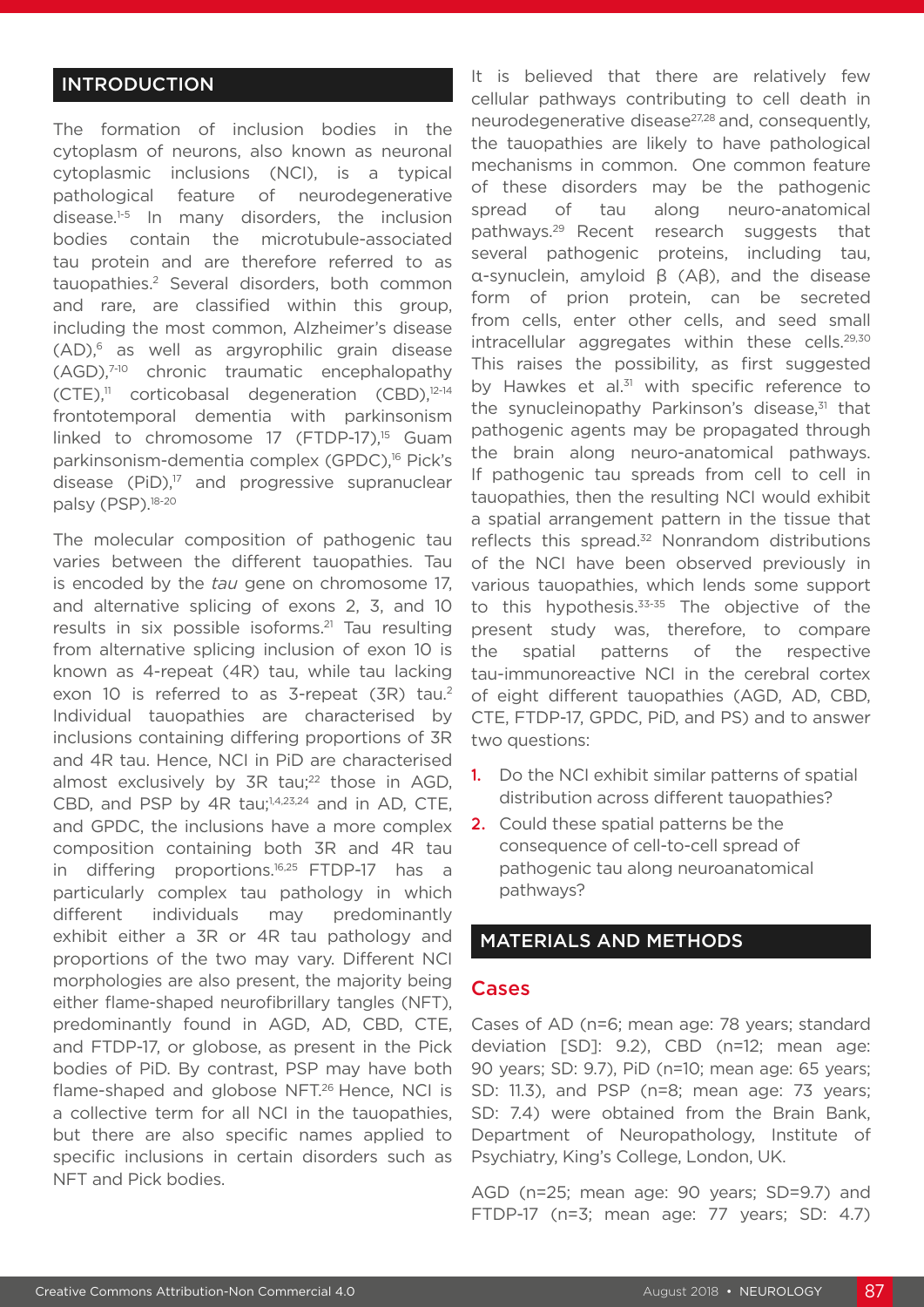cases were obtained from the Departments of Neurology and Pathology and Immunology, Washington University School of Medicine, St. Louis, Missouri, USA.

CTE (n=11; mean age: 70 years; SD: 6.4) and GPDC (n=3; mean age: 77 years; SD: 0.71) cases were obtained from Boston University Chronic Traumatic Encephalopathy Center, Boston, Massachusetts, USA (VA-BU-CLF Brain Bank). Cases were diagnosed using current consensus criteria for AD,  $36-39$  AGD,  $40$  CBD,  $41$  CTE,  $11$  FTDP-17,  $15$ GPDC,<sup>42</sup> PiD,<sup>15</sup> and PSP.<sup>43</sup>

#### Tissue Preparation

All procedures performed in these studies were in accordance with the ethical standards of the Institute of Psychiatry, London, UK; Human Studies Committee of Washington University School of Medicine, St Louis, Missouri, USA; and the Institutional Review Board of Boston University, Boston, Massachusetts, USA, and were carried out according to the 1964 Declaration of Helsinki and later amendments. After death, the next-of-kin provided written consent for brain removal and retention for research studies. Brain tissue was preserved in buffered 10% formalin. Tissue blocks were taken from various cortical areas including the superior frontal gyrus (B8), the superior parietal lobule (B7), the inferior temporal gyrus (B22), the parahippocampal gyrus (B28), and the ambient gyrus (B27).

Brain material was fixed in 10% phosphate buffered formal-saline and embedded in paraffin wax. Immunohistochemistry was performed on 6–8 µm sections using various anti-tau antibodies (AT8, PHF-1, TP70). Sections were also counterstained with haematoxylin to reveal the various types of neuronal and glial cells and establish the tissue boundaries.

## Morphometric Methods

In each region of the cerebral cortex the NCI were counted along a strip of tissue located parallel to the pia mater, using between 32 and 64, 50x250 µm sample fields arranged contiguously.44 The sample fields were located both in the upper (approximating to layers II/III) and lower (approximating to layers V/VI) cortex. The short edge of the sample field was orientated to be parallel with the pia mater

and aligned with guidelines marked on the slide. Where cortical sections exhibited severe atrophy, as in PiD and CTE, only the upper cortical laminae were studied. The number of NCI present in each sample field was counted. NCI were measured in alkyltransferase rather than the argyrophilic grains for consistency with the other tauopathies, such as the NCI of AGD (tangles and pre-tangles), which are also characteristic features of the disease.7-10

## Data Analysis

Changes in density of inclusions along the tissue parallel to the tissue boundary were analysed using spatial pattern analysis.45-47 This method uses the variance–mean ratio (V:M) to determine whether NCI were distributed randomly (V:M=1), regularly (V:M<1), or were clustered (V:M>1) along a strip of tissue. Counts of NCI in adjacent sample fields were then added together successively to provide data for increasing field sizes (e.g., 50x250 µm, 100x250 µm, and 200x250 µm) up to a size limited by the length of the strip sampled. V:M was then plotted against field size to determine whether the clusters of NCI were regularly or randomly distributed and to estimate the mean cluster size parallel to the tissue boundary. A V:M peak indicates the presence of regularly spaced clusters while an increase in V:M to an asymptotic level suggests the presence of randomly distributed clusters. The statistical significance of a peak was tested using t distribution.<sup>45</sup> Spatial patterns of inclusions in the various regions were classified into four categories: random, uniform or regular, regularly distributed clusters, and large-scale clusters without evidence of regular spacing. The frequency of regions in which regularly distributed clusters were in the size range 400–800 µm (i.e., the size of the columns of cells associated with the cortico-cortical pathways) was also determined. A more complex spatial pattern was evident in some regions in which smaller clusters of inclusions were aggregated into larger clusters and the frequency of this spatial pattern was also determined. Comparison of frequencies among disorders was made using chi-square contingency tables tests. Mean cluster size of the NCI was compared among disorders using a one-way analysis of variance (ANOVA) (STATISTICA™, Statsoft Inc., Tulsa, Oklahoma, USA)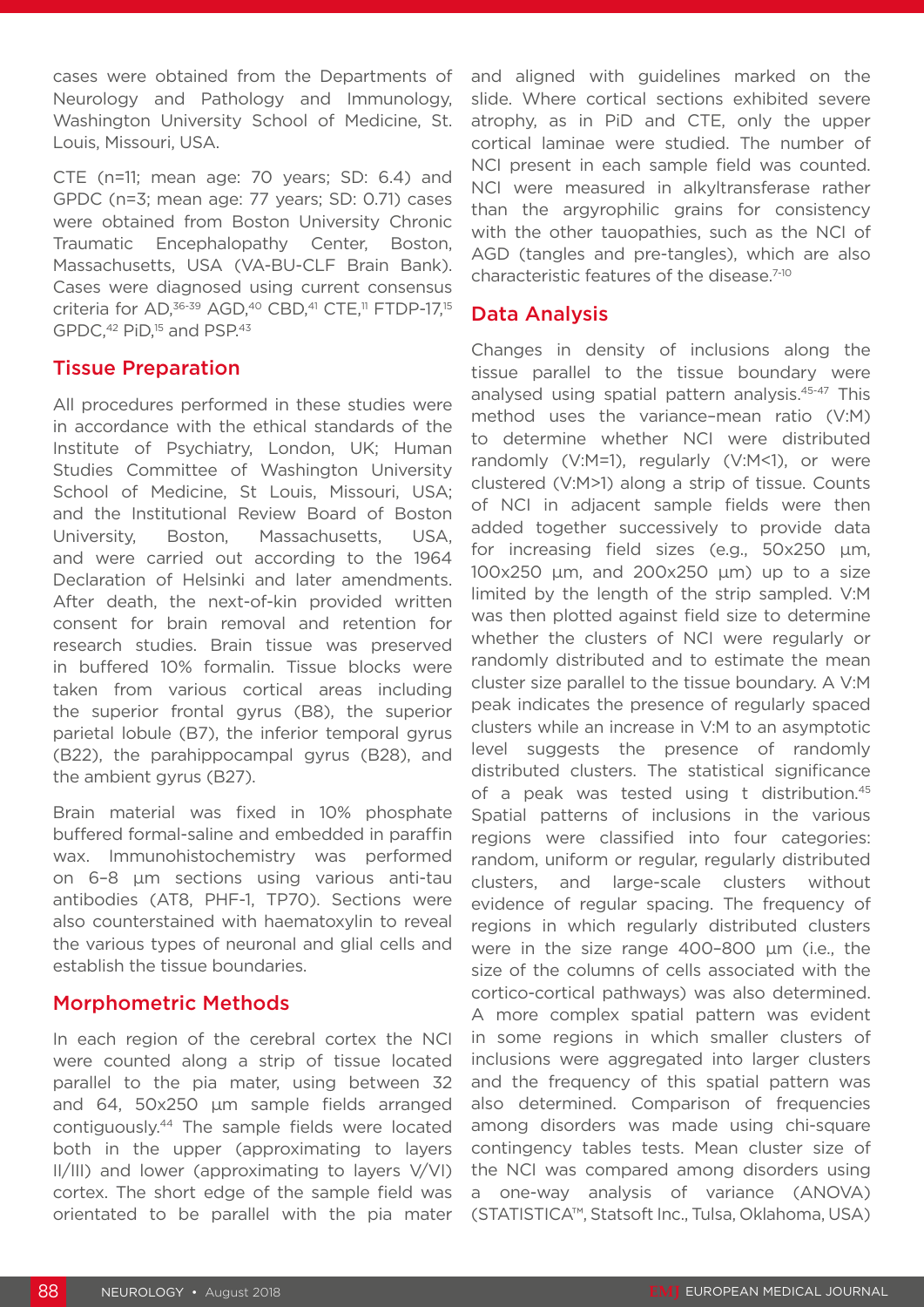followed by Tukey's honestly significant difference post-hoc test. In each disorder, the correlation between cluster size of the inclusions, disease duration, and disease stage was tested.<sup>48-51</sup>

## RESULTS

Examples of the spatial patterns exhibited by NCI in various tauopathies are shown in Figure 1. In AGD, the NCI (NFT) exhibited a V:M peak at a field size of 50 µm suggesting the presence of clusters of NFT, 50 µm in diameter, regularly distributed parallel to the pia mater. The V:M ratio of the NCI (NFT) in AD increased with field size, without reaching a peak, suggesting the presence of a large cluster of NFT at least 1,600 µm in diameter. The V:M ratio of the NCI (NFT) in CTE exhibited two V:M peaks at 50 µm and 400 µm suggesting clustering at two scales in the tissue.

A summary of the frequencies of the four types of spatial patterns exhibited by NCI in the eight tauopathies is shown in Table 1. Most frequently, the NCI were clustered (mean cluster size in the range of 200–1,600 µm) and were regularly distributed parallel to the pia mater. This spatial pattern was present in all eight tauopathies but varied in frequency from 36% of CTE regions to 73% in AD. Larger-scale clustering of NCI, without evidence of regular spacing, was also present, especially in PiD and CBD. In some disorders, including AGD, CTE, and PSP, the NCI were also randomly distributed in a proportion of regions.

Chi-square contingency table tests (Table 1) suggested that there were significant differences in the frequency of the various spatial patterns among tauopathies  $(x^2=100.69;$ 21 degrees of freedom [DF]; p<0.001), with AGD, CTE, and PSP having regions exhibiting a higher proportion of random distributions, and PiD and CBD a higher proportion of regions with large-scale-clustering.

The Chi-square contingency table tests also indicated that there were significant differences among disorders characterised by different tau isoforms  $(x^2=32.04; 3 DF; p<0.01)$  with 3R tau PiD having the lowest proportion of random or regular and uniform distributions compared with the 4R tau disorders (AGD, CBD, PSP)  $(x^2=12.81; 3 DF; p<0.01)$  and those characterised

by both 3R and 4R tau (AD, CTE, and GPDC)  $(x^2=19.88; 3 DF; p<0.001)$ . In addition, the  $3R/4R$ combination disorders had a higher frequency of uniform distributions compared with both PiD (3R tau) ( $x^2$ =19.88; 3 DF; p<0.001) and 4R disorders  $(x^2=12.54; 3 DF; p<0.01)$ .

There were also differences in the spatial patterns in disorders with predominantly flameshaped NFT (AGD, AD, PSP, and CBD) compared with PiD, which has predominantly round or oval inclusions  $(x^2=25.19; 2 DF; p<0.001)$ , and with PSP, which has both morphologies  $(x^2=17.33; 6$  DF;  $p<0.001$ ), with regularly distributed clustering being more frequent in PiD.

The Chi-square contingency table tests also suggested there were similarities in spatial patterns in cases characterised by a genetic aetiology (FTDP-17) or associated with head trauma (CTE) ( $x^2$ =1.40; 3 DF; p>0.05), but both differed from the remaining disorders which have a more uncertain aetiology in which regular-spaced clusters are less frequent. In a significant proportion of brain regions in all disorders, especially PiD and CBD, the regularly distributed clusters of inclusion were in the size range 400–800 µm (Table 1). A more complex spatial pattern, in which smaller clusters were aggregated into larger clusters, was also evident, with the exception of CTE and PSP.

Mean cluster size of NCI (Figure 2), averaged over cortical regions, varied among disorders (F=16.95; p<0.001). Post-hoc tests suggested that cluster sizes were greater in AD than in all the other tauopathies, cluster size was significantly larger in PiD than in the other disorders with the exception of AD, and that size was greater in CBD than in AGD, CTE, or GPDC. No statistically significant correlations were observed between cluster size of the NCI and either disease duration or disease stage in any disorder.

#### **DISCUSSION**

There are a number of limitations to this study that should be considered when interpreting the results. The first point to consider is that different tau antibodies were used for the various tauopathies; however, no differences in density, type, or morphology of NCI have been observed between the tau antibodies used.<sup>33</sup>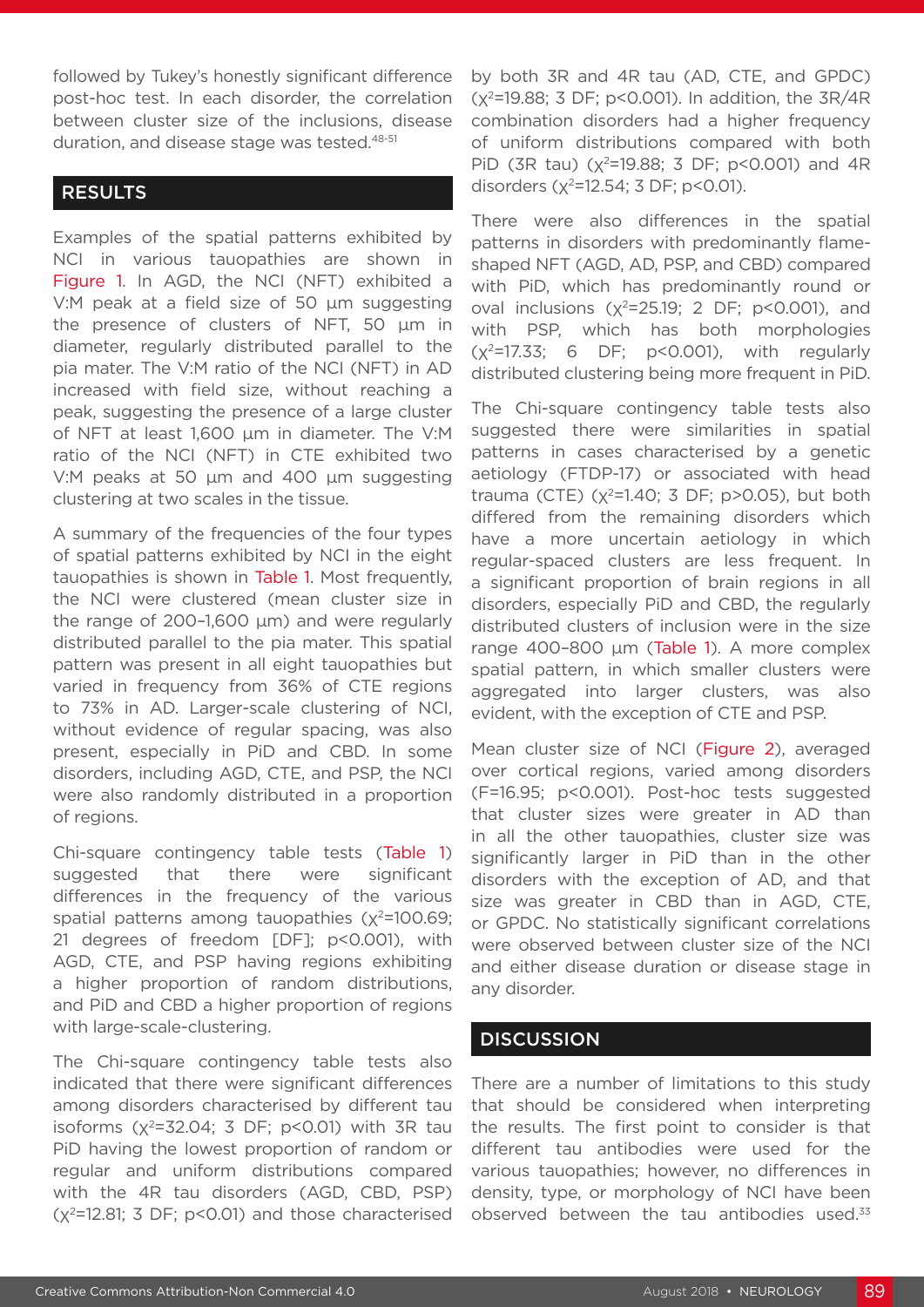

Figure 1: Pattern analysis plots showing examples of the spatial patterns exhibited by neuronal cytoplasmic inclusions in argyrophilic grain disease, chronic traumatic encephalopathy, and Alzheimer's disease.

A second consideration is that different anatomical pathways are affected in the different disorders and each of the cerebral cortex regions selected for study, mainly frontal and temporal lobe regions, may not reflect the critical regions in all disorders. Thirdly, different stages of disease progression are likely to be present within the various disorders. In an attempt to address the effect of disease stage, the correlation between cluster size of inclusions and disease duration and disease stage was investigated. The data, however, provided little evidence that cluster sizes altered consistently during the disease process, which could have been due to the small number of cases studied within each disease category. Finally, rare diseases, such as FTDP-17 and GPDC, were only represented by small numbers of cases and results for these tauopathies should be regarded as provisional.

The data suggest that NCI in the eight tauopathies, regardless of disorder, tau isoforms, aetiology, or inclusion morphology, were commonly clustered in regions of the

cerebral cortex and, in a significant proportion of gyri, the clusters were regularly distributed parallel to the pia mater.<sup>34</sup> However, the frequency of this spatial pattern varied among tauopathies, being most frequent in AD and least frequent in CTE and PSP. This spatial pattern was also present in disorders that had a prominent additional glial pathology  $(e.g.,$  CBD $35$  and PSP $^{26}$ ) or where an additional major molecular pathology was present, such as the Aβ deposits in AD. Variations in the overall frequency of different spatial patterns were also observed, the data suggest significant differences between AD, PiD, and CBD, in which regularly distributed clusters of inclusions were common and random distributions rare compared with AGD and PSP in which random distributions were significantly more common.

A number of features of the observed spatial patterns are consistent with the development of NCI in association with the neuro-anatomical pathways of the cerebral cortex and most specifically the cortico-cortical pathways.<sup>45,52</sup>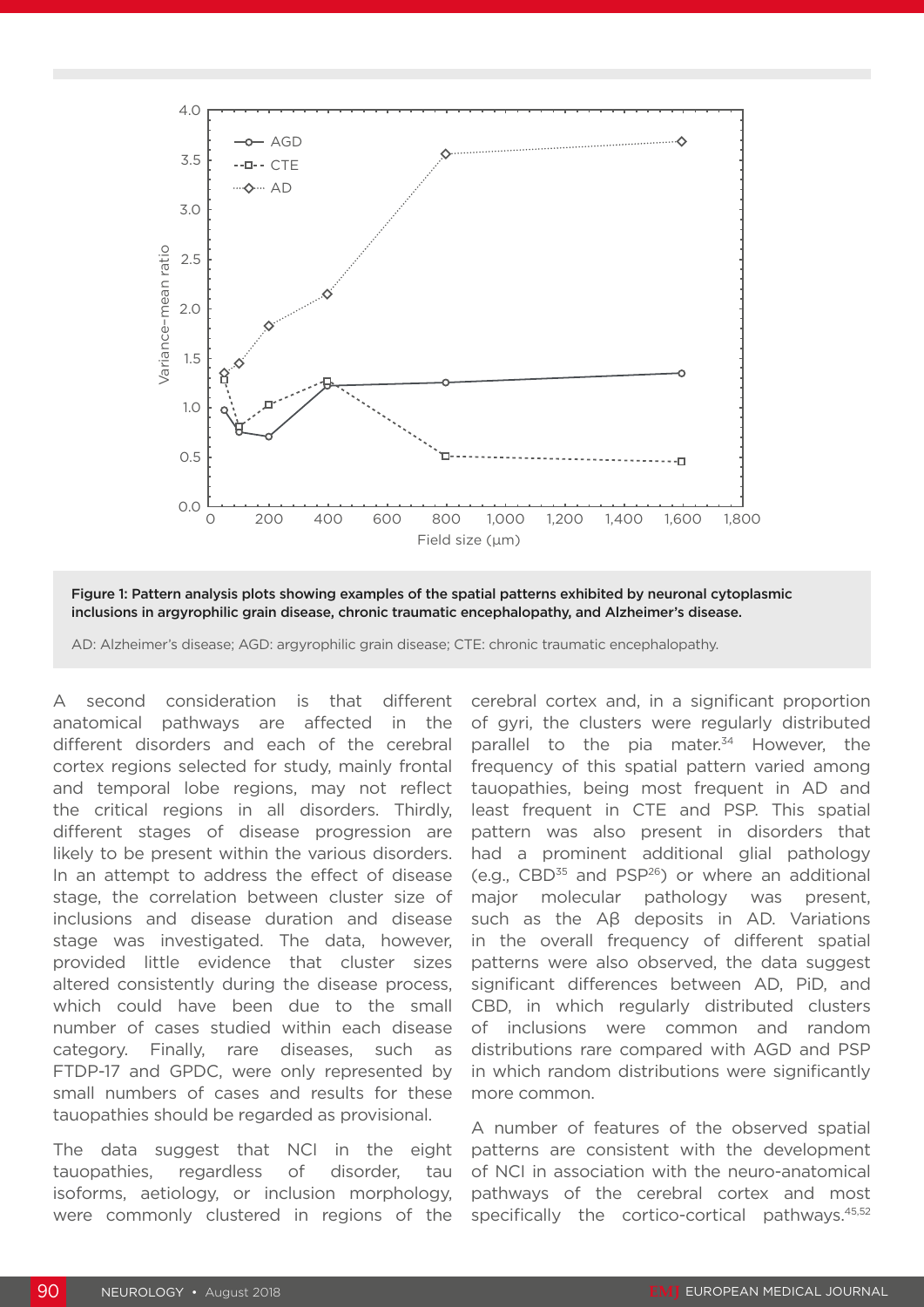In cortical regions, the cells of cortico-cortical projection origin are clustered and occur in bands that are regularly distributed along the cortex. Individual bands of cells traverse the cortical laminae and, in primate brains, vary in width in the range of 400–500 µm up to 800–1,000 μm, depending on cortical region.<sup>53,54</sup> Although there was considerable variation in cluster sizes among disorders, the width of the NCI clusters and their distribution along the cortex is consistent with an association with these pathways, with three exceptions. The first exception was that in some regions the NCI occurred in clusters larger than 400–1,000 µm, with some clusters being >3,200 µm in diameter, especially in AD, PiD, and CBD. In a small number of regions, clustering occurred at more than one site with smaller clusters of NCI aggregated together. The larger and more complex clusters suggest that the smaller regularly distributed clusters of inclusions could coalesce to form larger aggregations as the disease progresses, a process which appears to be a feature of AD, PiD, and CBD resulting in

especially large clusters in these disorders.45 Another exception was that NCI were randomly distributed in some gyri, especially in AGD, CTE, and PSP. Random distributions are often the result of low densities of inclusions,<sup>34,55</sup> which are likely to occur in the cortex in PSP, a primarily subcortical disorder.<sup>26</sup> In AGD, by contrast, NCI may not be the most abundant tau pathology present in these cases, which are also characterised by significant aggregations of neuropil threads and argyrophilic grains.50,51,56

The size and distribution of the clusters of NCI in all the tauopathies studied suggested a close relationship in the cortex between the developing pathology and neuroanatomical pathways. The most likely explanation for this association is the spread of pathogenic tau among cortical regions along the cortico-cortical connections.29 However, differences in cluster size of the NCI were observed in different tauopathies, which suggests variation in the degree to which the cortical modules which comprise these connections were affected.



#### Figure 2: Mean cluster size of the neuronal cytoplasmic inclusions in the cerebral cortex of the eight tauopathies.

One-way analysis of variance (ANOVA) (with Tukey's honestly significant difference post-hoc test) analysis showed a cluster size of F=16.95 (p<0.001). Significant differences shown between groups: AD larger than all other tauopathies; PiD larger than all others except AD; and CBD larger than AGD, CTE, FTDP-17, GPDC, and PSP.

AD: Alzheimer's disease; AGD: argyrophilic grain disease; CBD: corticobasal degeneration; CTE: chronic traumatic encephalopathy; FTDP-17: frontotemporal dementia with parkinsonism linked to chromosome 17; GPDC: Guam parkinsonism-dementia complex; PiD: Pick's disease; PSP: progressive supranuclear palsy.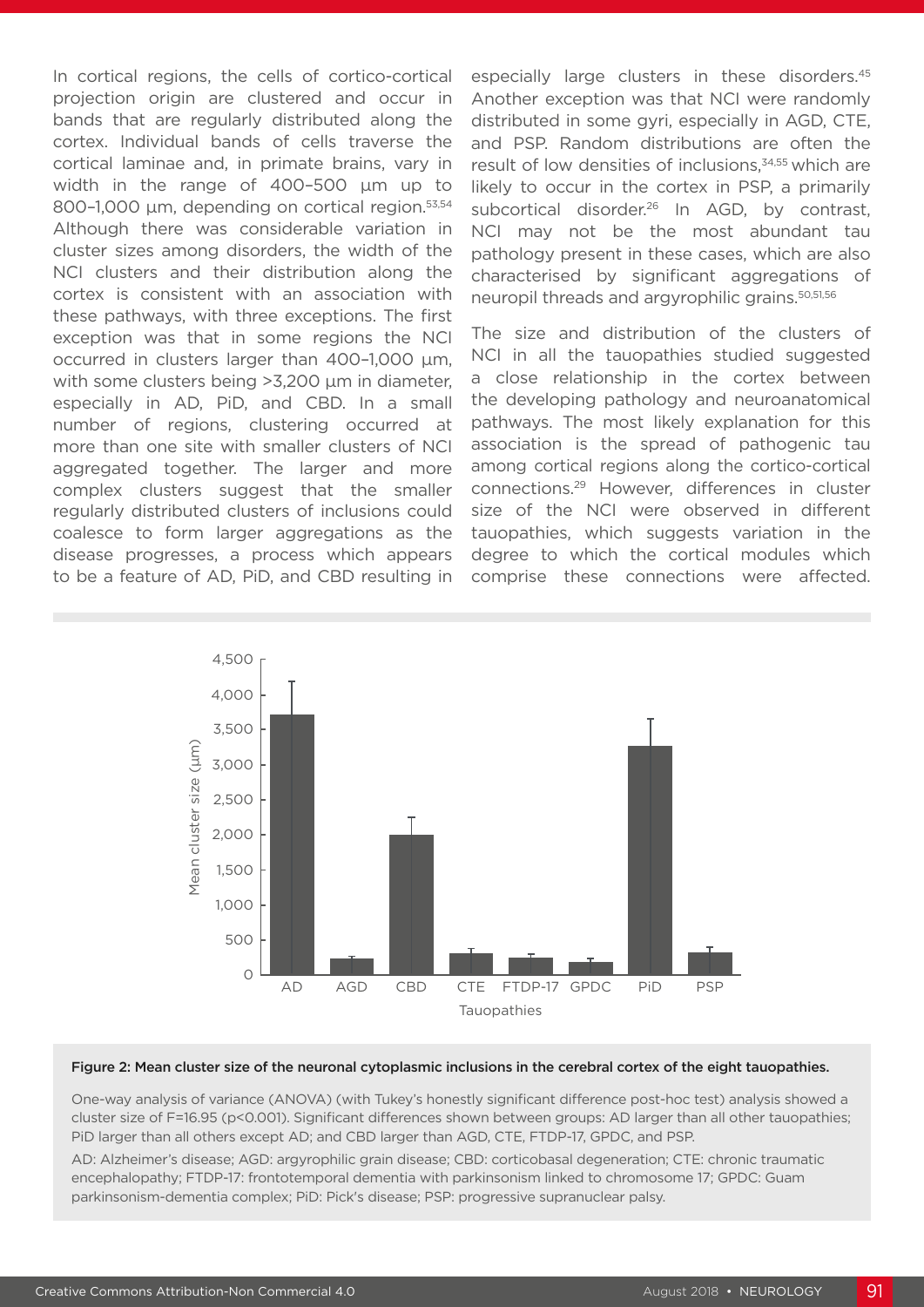Table 1: Frequency of different types of spatial pattern exhibited by neuronal cytoplasmic inclusions in the upper and lower cortex in the various tauopathies.

| Frequency of spatial pattern |            |    |                |                |            |                |                |                  |  |  |
|------------------------------|------------|----|----------------|----------------|------------|----------------|----------------|------------------|--|--|
| <b>Disorder</b>              | <b>NCI</b> | N  | Random         | U/RG           | <b>RGC</b> | LC.            | <b>RGC (%)</b> | RGC (400-800 µm) |  |  |
| AD                           | <b>NFT</b> | 30 |                | O              | 22         |                | 73             | 6                |  |  |
| AGD                          | <b>NFT</b> | 61 | 15             | $\overline{2}$ | 30         | 9              | 49             | 3                |  |  |
| <b>CBD</b>                   | <b>NCI</b> | 76 |                | 2              | 48         | 24             | 63             | 24               |  |  |
| <b>CTE</b>                   | <b>NFT</b> | 42 | . .            | 11             | 15         | 5              | 36             | 6                |  |  |
| FTDP-17                      | <b>NFT</b> | 13 | 3              | $\overline{2}$ | 5          | 3              | 38             | 3                |  |  |
| GPDC                         | <b>NFT</b> | 16 | $\overline{2}$ | $\overline{2}$ | 9          | 3              | 56             | 3                |  |  |
| PiD                          | PB.        | 48 |                | $\circ$        | 27         | 20             | 53             | 15               |  |  |
| <b>PSP</b>                   | <b>NFT</b> | 23 | 11             | $\circ$        | 10         | $\overline{2}$ | 43             | $\overline{2}$   |  |  |

Chi-square contingency tests comparing totals of upper and lower cortex. Comparing all taupathies: χ<sup>2</sup>=100.69 (21DF; p<0.001); comparing 3R tauopathies with 4R tauopathies:  $\chi^2$ =32.04 (6DF; p<0.001); 3R with 4R:  $\chi^2$ =12.81 (3DF; p<0.01); 3R with 3R and 4R:  $\chi^2$ =19.88 (3DF; p<0.001); 4R with 3R and 4R:  $\chi^2$ =12.54 (3DF; p<0.01); comparing FTDP-17 and CTE with idiopathic tauopathies:  $\chi^2$ =46.01 (6DF; p<0.01); FTDP-17 with CTE:  $\chi^2$ =1.40 (3DF; p>0.05); FTDP-17 with idiopathic: x<sup>2</sup>=8.63 (3DF; p<0.05); CTE with idiopathic: x<sup>2</sup>=45.31 (3DF; p<0.001); Comparing different NCI morphologies: All disorders: χ<sup>2</sup>= 36.96 (6DF; p<0.001); PiD with PSP: χ<sup>2</sup>=25.19 (2DF; p<0.001); PSP with all other disorders:  $x^2$ =17.33 (3DF; p<0.001); PiD with all other disorders:  $x^2$ =15.08 (3DF; p<0.01).

AD: Alzheimer's disease; AGD: argyrophilic grain disease; CBD: corticobasal degeneration; CTE: chronic traumatic encephalopathy; DF: degrees of freedom; FTDP-17: frontotemporal dementia with parkinsonism linked to chromosome 17; GPDC: Guam parkinsonism-dementia complex; LC: large clusters; N: total number of cortical regions analysed for each disorder; NCI: neuronal cytoplasmic inclusion; NFT: neurofibrillary tangles; PB: Pick bodies; PiD: Pick's disease; PSP: progressive supranuclear palsy; RGC: regularly distributed clusters; U/RG: uniform or regular.

The largest clusters were observed in AD, PiD, and CBD, while the smallest were found in AGD, CTE, and PSP. Differences in cluster size could be attributable to:

- **>** Difference in density of the NCI.
- **>** Differences in the vulnerability of anatomical pathways to the spread of pathogenic tau, a more selective group of neurons being compromised in AGD, CTE, and PSP.
- **>** Differences in the rate of spread of pathogenic tau along neuroanatomical connections.

Propagation of pathogenic tau is not the only explanation for the results as they could represent intrinsic spatio-temporal-specific neuronal vulnerability affecting clusters of neurons and that not all stages in the proposed transfer have yet been demonstrated experimentally through cellular uptake, templated seeding, secretion, and overall transfer via synaptic and non-synaptic pathways.57

## **CONCLUSION**

In conclusion, neurodegenerative disorders characterised by tau-immunoreactive NCI exhibit similar spatial patterns in regions of the cerebral cortex, consistent with their association with the degeneration of specific anatomical pathways. This association could reflect cell-to-cell spread of pathogenic tau in the tauopathies consistent with a common pattern of cortical neurodegeneration across disorders. Hence, it would be useful to trace the spatial pattern of inclusions along specific anatomical pathways in various tauopathies to test this hypothesis more rigorously. In addition, the data imply that different tauopathies may be amenable to similar interventions (e.g., immunotherapy that targets extracellular pathogenic tau) that could lead to its removal, thus preventing or slowing cell-tocell propagation.58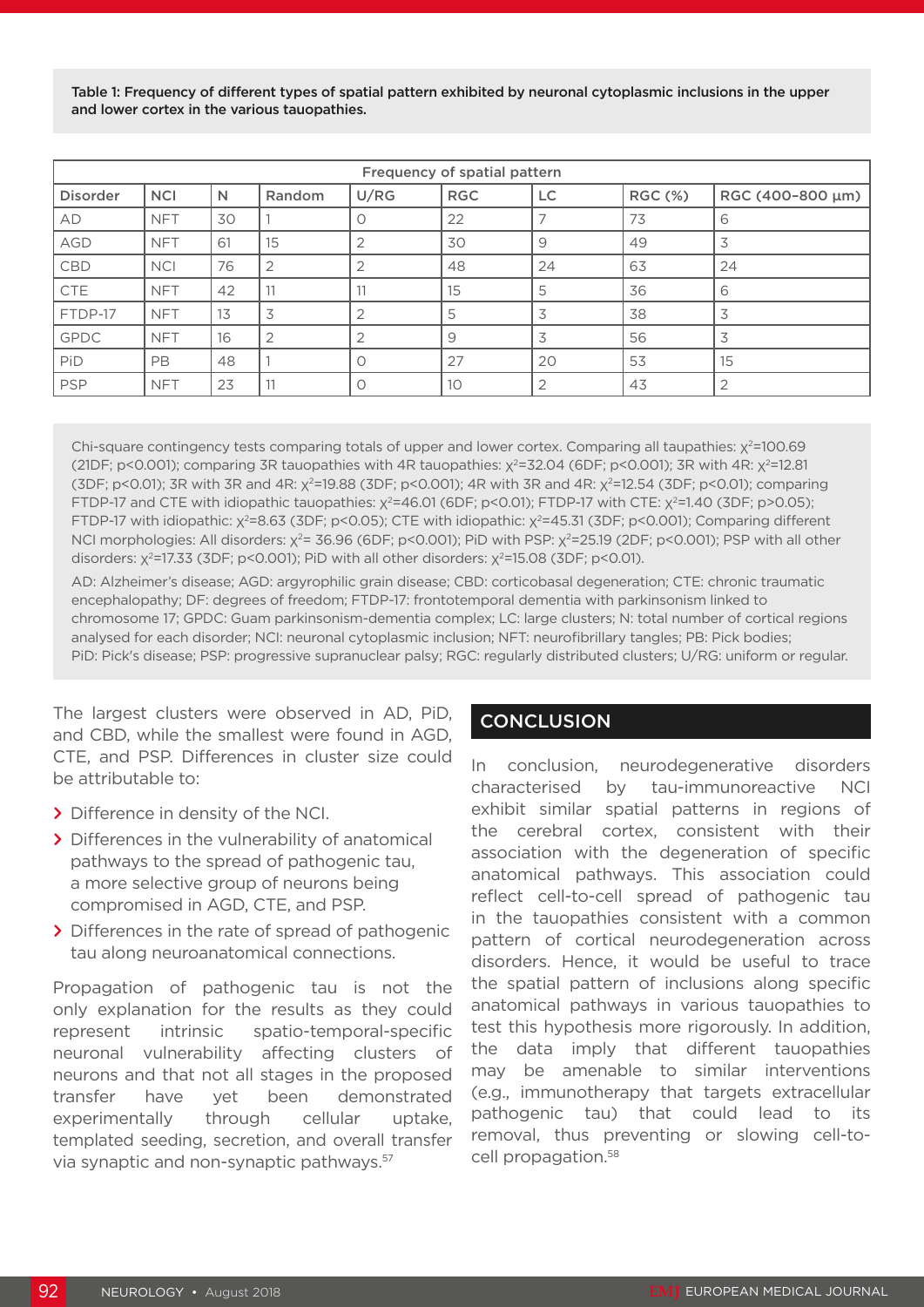#### References

- 1. Dickson DW. Neuropathological differentiation of progressive supranuclear palsy and corticobasal degeneration. J Neurol. 1999;246(Suppl 2):6-15.
- Goedert M et al. From genetics to pathology: Tau and alpha-synuclein assemblies in neurodegenerative diseases. Philos Trans R Soc Lond B Biol Sci. 2001;356(1406):213-27.
- 3. Trojanowski JQ, Dickson D. Update on the neuropathological diagnosis of frontotemporal dementias. J Neuropath Exp Neurol. 2001;60(12):1123-6.
- 4. Morris HR et al. Analysis of tau haplotypes in Pick's disease. Neurology. 2002;59(3):443-5.
- 5. Armstrong RA et al. What determines the molecular composition of abnormal protein aggregates in neurodegenerative disease? Neuropathology. 2008;28(4):351-65.
- 6. Armstrong RA. Plaques and tangles and the pathogenesis of Alzheimer's disease. Folia Neuropathol. 2006;44(1):1-11.
- 7. Martinez-Lage M, Munoz DG. Prevalence and disease association of argyrophilic grains of Braak. J Neuropathol Exp Neurol. 1997;56(2):157-64.
- 8. Ikeda K et al. Clinical aspects of argyrophilic grain disease. Clin Neuropathol. 2000;19(6):278-84.
- 9. Saito Y et al. Staging of argyrophilic grains: An age-associated tauopathy. J Neuropathol Exp Neurol. 2004;63(9):911-8.
- 10. Tolnay M, Clavaguera F. Argyrophilic grain disease: A late-onset dementia with distinctive features among tauopathies. Neuropathology. 2004;24(4):269-83.
- 11. McKee AC et al.; TBI/CTE group. The first NINDS/NIBIB consensus meeting to define neuropathological criteria for the diagnosis of chronic traumatic encephalopathy. Acta Neuropathol. 2016;131(1):75-86.
- 12. Rinne JO et al. Corticobasal degeneration: A clinical study of 36 cases. Brain. 1994;117(5):1183-96.
- 13. Matsumoto S et al. Subcortical neurofibrillary tangles, neuropil threads, and argentophilic glial inclusions in corticobasal degeneration. Clin Neuropath. 1996;15(4):209-14.
- 14. Ikeda K. Basic pathology of corticobasal degeneration. Neuropathology. 1997;17(2):127-33.
- 15. Cairns NJ et al. Neuropathologic diagnostic and nosological criteria for frontotemporal lobar degeneration: Consensus of the Consortium for Frontotemporal Lobar Degeneration. Acta Neuropathol. 2007;114(1):5-22.
- 16. Dickson DW. Neuropathology of non-Alzheimer degenerative disorders. Int J Clin Exp Pathol. 2010;3(1):1-23.
- 17. Delacourte A et al. Specific pathological tau protein variants characterise Pick's disease. J Neuropath Exp Neurol. 1996;55(2):159-68.
- 18. Lantos PL. The neuropathology of progressive supranuclear palsy. J Neural Transm Suppl. 1994;42:137-52.
- 19. Daniel SE et al. The clinical and pathological spectrum of Steele-Richardson-Olszewski syndrome (Progressive supranuclear palsy): A reappraisal. Brain 1995;118(Pt 3): 759-70.
- 20. Gómez-Haro C et al. [Progressive supranuclear palsy: Neurological, neuropathological and neuropsychological aspects]. Rev de Neurol. 1999;29(10):936-56. (In Spanish).
- 21. Goedert M et al. Multiple isoforms of human microtubule-associated tau: Sequence and localization in neurofibrillary tangles. Neuron. 1989;3(4):519-26.
- 22. Arai T et al. Different immunoreactivities of the microtubule-binding region of tau and its molecular basis in brains from patients with Alzheimer's disease, Pick's disease, progressive supranuclear palsy, and corticobasal degeneration. Acta Neuropathol. 2003;105(5):489-98.
- 23. Dickson DW et al. Cytoskeletal pathology in non-Alzheimer degenerative dementia: New lesions in diffuse Lewy body disease, Pick's disease and corticobasal degeneration. J Neural Transm Suppl. 1996;47:31-46.
- 24. Ishizawa T et al. Selective neurofibrillary degeneration of the hippocampal CA2 sector is associated with four-repeat tauopathies. J Neuropath Exp Neurol. 2002;61(12):1040-7.
- 25. Schmidt M et al. Tau isoform profile and phosphorylation state in dementia pugilistica recapitulate Alzheimer's disease. Acta Neuropathol. 2001;101(5):518-24.
- 26. Armstrong RA et al. Spatial topography of the neurofibrillary tangles in cortical and subcortical regions in progressive supranuclear palsy. Parkinsonism Rel Disord. 2007;13(1):50-4.
- 27. Jellinger K et al. Clinicopathological analysis of dementia disorders in the elderly. J Neural Sci. 1990;95(3): 239-58.
- 28. Hardy J, Gwinn-Hardy K. Genetic classification of primary neurodegenerative disease. Science 1998;282(5391):1075-9.
- 29. Goedert M et al. The propagation of prion-like protein inclusions in neurodegenerative diseases. Trends Neurosci. 2010;33(7):317-25.
- 30. Steiner JA et al. A deadly spread: Cellular mechanisms of α-synuclein transfer. Cell Death Differ. 2011;18(9):1425-33.
- 31. Hawkes CH et al. Parkinson's disease: A dual hit hypothesis. Neuropathol Appl Neurobiol. 2007;33(6):599-614.
- 32. Armstrong RA. Evidence from spatial pattern analysis for the anatomical spread of α-synuclein pathology in Parkinson's disease dementia. Folia Neuropathol. 2017;55(1):23-30.
- 33. Armstrong RA et al. Clustering of Pick bodies in cases of Pick's disease. Neurosci Lett. 1998;242(2):81-4.
- 34. Armstrong RA et al. What does the study of spatial patterns of pathological lesions tell us about the pathogenesis of neurodegerative disorders. Neuropathology. 2001;21(1):1-12.
- 35. Armstrong RA, Cairns NJ. Clustering and spatial correlations of the neuronal cytoplasmic inclusions, astrocytic plaques and ballooned neurons in corticobasal degeneration. J Neural Transm (Vienna). 2009;116(1):1103-10.
- 36. Mirra SS et al. The consortium to establish a registry for Alzheimer's disease (CERAD). Part II. Standardization of the neuropathologic assessment of Alzheimer's disease. Neurology. 1991;41(4):479-86.
- 37. Tierney MC et al. The NINCDS-ADRDA work group criteria for the clinical diagnosis of probable Alzheimer's disease: A clinicopathologic study of 57 cases. Neurology. 1988;38(3): 359-64.
- 38. Jellinger KA, Bancher C. Neuropathology of Alzheimer's disease: A critical update. J Neural Transm. 1998;54:77-95.
- 39. Montine TJ et al. National Institute on Aging – Alzheimer's Association guidelines for the neuropathologic assessment of Alzheimer's disease: A practical approach. Acta Neuropathol. 2012;123(1):1-11.
- 40. Braak H, Braak E. Argyrophilic grain disease: Frequency of occurrence in different age categories and neuropathological diagnostic criteria. J Neural Transm. 1998;105(8-9):801-19.
- 41. Dickson DW et al. Office of rare diseases neuropathologic criteria for corticobasal degeneration. J Neuropath Exp Neurol. 2002;61(11):935-46.
- 42. Oyanagi K et al., "Parkinsonismdementia complex of Guam," Dickson D, Weller RO (eds.), Neurodegeneration: The molecular